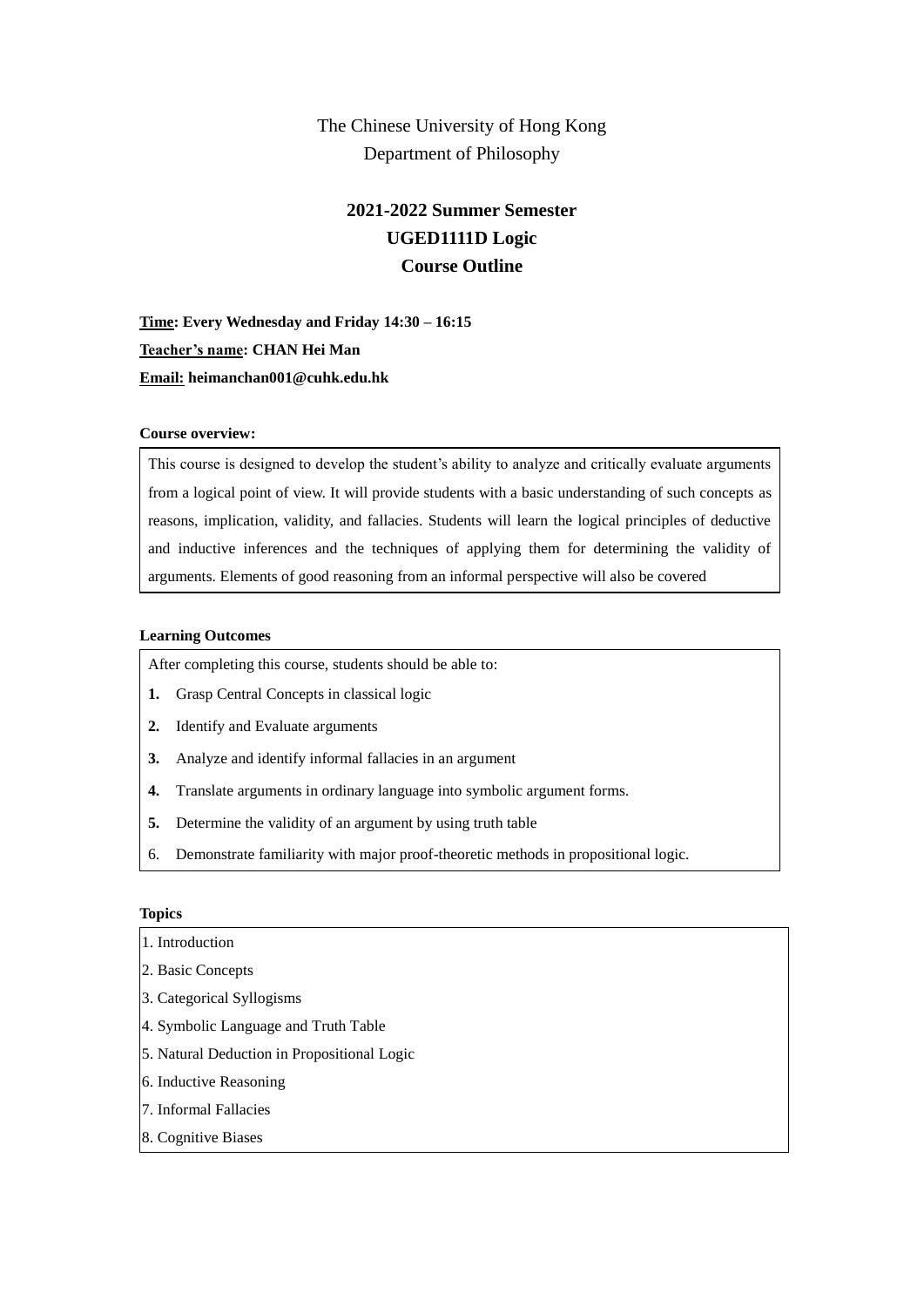#### **Learning activities and workload**

In-class: 2 hours for each lecture

Out of class: Suggested Readings and Suggested Online Exercise (1 hour)

#### **Details of Course Website**

We use **Blackboard Learn** for this course. Lecture notes and information on examinations will be posted on the website

| <b>Date</b>     | <b>Topic</b>                                 | <b>Suggested Reading</b>            |
|-----------------|----------------------------------------------|-------------------------------------|
| 18 May          | <b>Introduction and Basic Concepts</b>       | Major reading: textbook pp. $1-25$  |
| 20 May          | <b>Basic Concepts</b>                        | Major reading: textbook pp. 33–63   |
| 25 May          | Categorical Syllogisms I                     | Major reading: textbook pp. 200–299 |
| 27 May          | Categorical Syllogisms II                    | Major reading: textbook pp. 200–299 |
| 1 June          | Symbolic Language and Truth Table I          | Major reading: textbook pp. 316–365 |
| 3 June          | <b>Public Holiday (Dragon Boat Festival)</b> |                                     |
| 8 June          | Symbolic Language and Truth Table II         | Major reading: textbook pp. 316–365 |
| 10 June         | Natural Deduction in Propositional Logic     | Major reading: textbook pp. 388–451 |
| 15 June         | Mid Term Exam                                |                                     |
| 17 June         | Natural Deduction in Propositional Logic     | Major reading: textbook pp. 388–451 |
| 17 June         |                                              | Major reading: textbook pp. 524-527 |
| $(16:30-18:15)$ | <b>Inductive Argument</b>                    | pp. 544-555                         |
| 22 June         | Informal Fallacies I                         | Major reading: textbook pp.119-184  |
| 24 June         | Informal Fallacies II                        | Major reading: textbook pp.119-184  |
| 29 June         | <b>Final Exam</b>                            |                                     |

#### **Course Schedule**

## **Assessment Scheme**

| <b>Task nature</b>  | <b>Description</b> | <b>Mode</b> | Weight |
|---------------------|--------------------|-------------|--------|
| Class participation | Online discussion  |             | 10%    |
|                     | (Zoom)             |             |        |
| Mid-term exam       | Exam               | Online      | 40%    |
| Final exam          | Exam               | Online      | 50%    |

### **Recommended learning resources**

- 1. Patrick Hurley, A Concise Introduction to Logic, 12th ed., Wadsworth, 2014. (Textbook)
- 2. Irving Copi and Carl Cohen, Introduction to Logic, 11th ed., Prentice Hall, 1998.